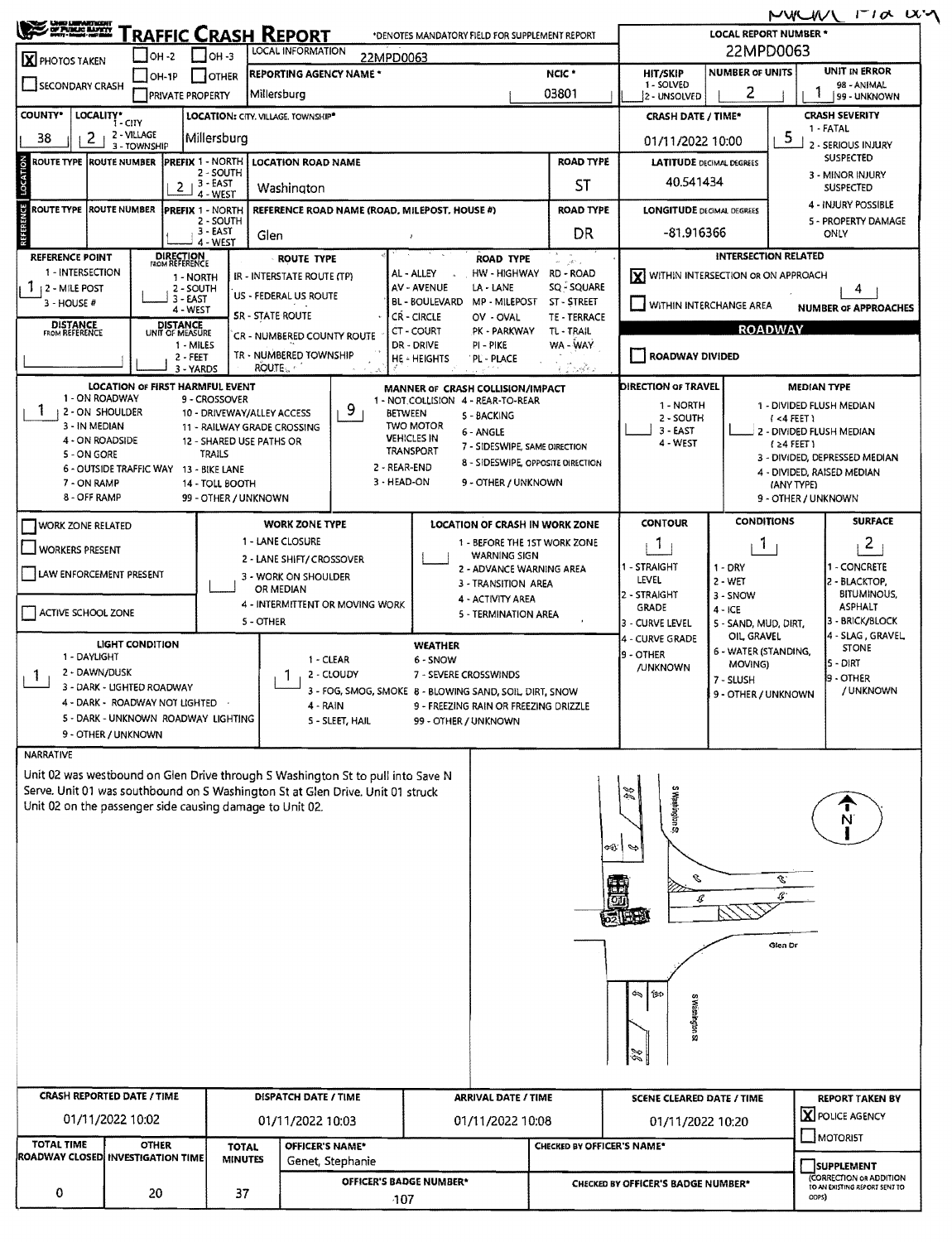| <b>OND DEPARTMENT</b>                                                                                                          |                                                                                                                       |                                                           | <b>LOCAL REPORT NUMBER</b>                        |                                                                        |                    |                                                               |                                             |                                            |                                                           |                                                        |  |  |  |
|--------------------------------------------------------------------------------------------------------------------------------|-----------------------------------------------------------------------------------------------------------------------|-----------------------------------------------------------|---------------------------------------------------|------------------------------------------------------------------------|--------------------|---------------------------------------------------------------|---------------------------------------------|--------------------------------------------|-----------------------------------------------------------|--------------------------------------------------------|--|--|--|
|                                                                                                                                |                                                                                                                       |                                                           | 22MPD0063                                         |                                                                        |                    |                                                               |                                             |                                            |                                                           |                                                        |  |  |  |
| UNIT#                                                                                                                          | OWNER NAME: LAST, FIRST, MIDDLE (C) SAME AS DRIVERY                                                                   |                                                           | OWNER PHONE:INCLUDE AREA CODE (E) SAME AS DRIVER) | DAMAGE                                                                 |                    |                                                               |                                             |                                            |                                                           |                                                        |  |  |  |
|                                                                                                                                | YODER, JOHN, MARK                                                                                                     |                                                           |                                                   |                                                                        |                    | <b>DAMAGE SCALE</b>                                           |                                             |                                            |                                                           |                                                        |  |  |  |
|                                                                                                                                | OWNER ADDRESS: STREET, CITY, STATE, ZIP ( C) SAME AS DRIVER)                                                          |                                                           |                                                   | 1 - NONE                                                               |                    | 3 - FUNCTIONAL DAMAGE                                         |                                             |                                            |                                                           |                                                        |  |  |  |
|                                                                                                                                | 2909 SR 557, BALTIC, OH, 43804                                                                                        |                                                           |                                                   |                                                                        |                    |                                                               |                                             | 2 - MINOR DAMAGE                           |                                                           | 4 - DISABLING DAMAGE                                   |  |  |  |
|                                                                                                                                | <b>COMMERCIAL CARRIER: NAME, ADDRESS, CITY, STATE, ZIP</b>                                                            |                                                           |                                                   |                                                                        |                    |                                                               | COMMERCIAL CARRIER PHONE: INCLUDE AREA CODE |                                            | 9 - UNKNOWN                                               |                                                        |  |  |  |
|                                                                                                                                |                                                                                                                       |                                                           |                                                   |                                                                        |                    |                                                               |                                             | DAMAGED AREA(S)<br>INDICATE ALL THAT APPLY |                                                           |                                                        |  |  |  |
| LP STATE   LICENSE PLATE #                                                                                                     |                                                                                                                       |                                                           |                                                   | <b>VEHICLE IDENTIFICATION #</b>                                        |                    | <b>VEHICLE YEAR</b>                                           | <b>VEHICLE MAKE</b><br>JEEP                 |                                            |                                                           |                                                        |  |  |  |
| JBM1775<br>OН<br><b>INSURANCE</b>                                                                                              | <b>INSURANCE COMPANY</b>                                                                                              |                                                           |                                                   | 1J4GW48S14C293013<br><b>INSURANCE POLICY #</b>                         |                    | 2004<br>COLOR                                                 | <b>VEHICLE MODEL</b>                        |                                            |                                                           |                                                        |  |  |  |
| X VERIFIED<br>PROGRESSIVE<br>946991591                                                                                         |                                                                                                                       |                                                           |                                                   |                                                                        |                    | <b>SIL</b>                                                    | <b>GRAND CHEROKEE</b>                       |                                            |                                                           |                                                        |  |  |  |
|                                                                                                                                | TYPE OF USE                                                                                                           |                                                           |                                                   | US DOT#                                                                |                    | <b>TOWED BY: COMPANY NAME</b>                                 |                                             |                                            |                                                           |                                                        |  |  |  |
| <b>COMMERCIAL</b>                                                                                                              | GOVERNMENT                                                                                                            | IN EMERGENCY<br>RESPONSE                                  |                                                   |                                                                        |                    |                                                               | <b>HAZARDOUS MATERIAL</b>                   |                                            |                                                           |                                                        |  |  |  |
| INTERLOCK                                                                                                                      |                                                                                                                       | # OCCUPANTS                                               |                                                   | VEHICLE WEIGHT GVWR/GCWR<br>$1 - 510K$ LBS.                            |                    | <b>TMATERIAL</b><br><b>CLASS #</b>                            | PLACARD ID#                                 |                                            |                                                           |                                                        |  |  |  |
| DEVICE<br><b>EQUIPPED</b>                                                                                                      | <b>HIT/SKIP UNIT</b>                                                                                                  |                                                           |                                                   | 2 - 10.001 - 26K LBS.<br>$3 - 26K$ LBS.                                |                    | RELEASED<br><b>PLACARD</b>                                    |                                             |                                            | -12                                                       |                                                        |  |  |  |
|                                                                                                                                | 1 - PASSENGER CAR                                                                                                     | 6 - VAN (9-1S SEATS)                                      |                                                   | 12 - GOLF CART                                                         |                    | 18 - LIMO (LIVERY VEHICLE)                                    | 23 - PEDESTRIAN/SKATER                      |                                            |                                                           |                                                        |  |  |  |
| 3                                                                                                                              | 2 - PASSENGER VAN<br>(MINIVAN)                                                                                        | 7 - MOTORCYCLE 2-WHEELED                                  |                                                   | 13 - SNOWMOBILE<br>14 - SINGLE UNIT                                    |                    | 19 - BUS (16+ PASSENGERS)                                     | 24 - WHEELCHAIR (ANY TYPE)                  |                                            | 11                                                        |                                                        |  |  |  |
| UNIT TYPE 3 - SPORT UTILITY                                                                                                    |                                                                                                                       | 8 - MOTORCYCLE 3 WHEELED<br>9 - AUTOCYCLE                 |                                                   | <b>TRUCK</b>                                                           | 20 - OTHER VEHICLE | 21 - HEAVY EQUIPMENT                                          | 2S - OTHER NON-MOTORIST<br>26 - BICYCLE     |                                            | 10                                                        |                                                        |  |  |  |
| 4 - PICK UP                                                                                                                    | <b>VEHICLE</b>                                                                                                        | 10 - MOPED OR MOTORIZED<br><b>BICYCLE</b>                 |                                                   | 15 - SEMI-TRACTOR<br>16 - FARM EQUIPMENT                               |                    | 22 - ANIMAL WITH RIDER OR                                     | 27 - TRAIN                                  |                                            |                                                           |                                                        |  |  |  |
|                                                                                                                                | S - CARGO VAN                                                                                                         | 11 - ALL TERRAIN VEHICLE                                  |                                                   | 17 - MOTORHOME                                                         |                    | ANIMAL-DRAWN VEHICLE                                          | 99 - UNKNOWN OR HIT/SKIP                    |                                            |                                                           |                                                        |  |  |  |
|                                                                                                                                | (ATV/UTV)<br># OF TRAILING UNITS                                                                                      |                                                           |                                                   |                                                                        |                    |                                                               |                                             | 12                                         |                                                           | 12<br>-5                                               |  |  |  |
|                                                                                                                                | WAS VEHICLE OPERATING IN AUTONOMOUS                                                                                   |                                                           |                                                   |                                                                        |                    |                                                               |                                             |                                            |                                                           | 12                                                     |  |  |  |
|                                                                                                                                | MODE WHEN CRASH OCCURRED?                                                                                             |                                                           | 0                                                 | 0 - NO AUTOMATION<br>1 - DRIVER ASSISTANCE                             |                    | 3 - CONDITIONAL AUTOMATION 9 - UNKNOWN<br>4 - HIGH AUTOMATION |                                             |                                            |                                                           |                                                        |  |  |  |
| 2                                                                                                                              | 1 - YES 2 - NO 9 - OTHER / UNKNOWN                                                                                    |                                                           |                                                   | AUTONOMOUS 2 - PARTIAL AUTOMATION 5 - FULL AUTOMATION                  |                    |                                                               |                                             |                                            |                                                           |                                                        |  |  |  |
|                                                                                                                                |                                                                                                                       |                                                           | MODE LEVEL                                        |                                                                        |                    |                                                               |                                             |                                            |                                                           |                                                        |  |  |  |
| 1 - NONE<br>$2 - TAXI$                                                                                                         |                                                                                                                       | 6 - BUS - CHARTER/TOUR<br>7 - BUS - INTERCITY             |                                                   | $11 - FIRE$<br>12 - MILITARY                                           | 16 - FARM          | 17 - MOWING                                                   | 21 - MAIL CARRIER<br>99 - OTHER / UNKNOWN   |                                            |                                                           |                                                        |  |  |  |
|                                                                                                                                | 3 - ELECTRONIC RIDE                                                                                                   | 8 - BUS - SHUTTLE                                         |                                                   | 13 - POLICE                                                            |                    | 18 - SNOW REMOVAL                                             |                                             |                                            |                                                           |                                                        |  |  |  |
| <b>SPECIAL</b><br><b>FUNCTION 4 - SCHOOL TRANSPORT</b>                                                                         | <b>SHARING</b>                                                                                                        | 9 - BUS - OTHER<br>10 - AMBULANCE                         |                                                   | 14 - PUBLIC UTILITY<br>15 - CONSTRUCTION EQUIP.                        |                    | 19 - TOWING<br>20 - SAFETY SERVICE                            |                                             |                                            |                                                           |                                                        |  |  |  |
|                                                                                                                                | S - BUS - TRANSIT/COMMUTER                                                                                            |                                                           |                                                   |                                                                        |                    | PATROL                                                        |                                             |                                            | 12                                                        |                                                        |  |  |  |
|                                                                                                                                | 1 - NO CARGO BODY TYPE                                                                                                | 4 - LOGGING                                               |                                                   | 7 - GRAIN/CHIPS/GRAVEL                                                 | 11 - DUMP          |                                                               | 99 - OTHER / UNKNOWN                        |                                            |                                                           |                                                        |  |  |  |
| / NOT APPLICABLE<br>5 - INTERMODAL<br>$8 - POLE$<br>$2 - BUS$<br><b>CONTAINER CHASSIS</b><br>CARGO                             |                                                                                                                       |                                                           |                                                   |                                                                        |                    | 12 - CONCRETE MIXER                                           |                                             |                                            |                                                           |                                                        |  |  |  |
| 9 - CARGO TANK<br>3 - VEHICLE TOWING<br>6 - CARGOVAN<br><b>BODY</b><br>10 - FLAT BED<br>ANOTHER MOTOR VEHICLE<br>/ENCLOSED BOX |                                                                                                                       |                                                           |                                                   |                                                                        |                    | 13 - AUTO TRANSPORTER<br>14 - GARBAGE/REFUSE                  |                                             |                                            |                                                           | 18<br>9 H.T<br>۰                                       |  |  |  |
| <b>TYPE</b>                                                                                                                    |                                                                                                                       |                                                           |                                                   |                                                                        |                    |                                                               |                                             |                                            |                                                           |                                                        |  |  |  |
|                                                                                                                                | 1 - TURN SIGNALS<br>2 - HEAD LAMPS                                                                                    | 4 - BRAKES<br>5 - STEERING                                |                                                   | 7 - WORN OR SLICK TIRES<br><b>8 - TRAILER EQUIPMENT</b>                |                    | 9 - MOTOR TROUBLE<br>10 - DISABLED FROM PRIOR                 | 99 - OTHER / UNKNOWN                        |                                            |                                                           |                                                        |  |  |  |
| <b>VEHICLE</b><br><b>DEFECTS</b>                                                                                               | 3 - TAIL LAMPS                                                                                                        | 6 - TIRE BLOWOUT                                          |                                                   | DEFECTIVE                                                              |                    | <b>ACCIDENT</b>                                               |                                             |                                            |                                                           |                                                        |  |  |  |
|                                                                                                                                |                                                                                                                       |                                                           |                                                   |                                                                        |                    |                                                               |                                             | X-NO DAMAGE[0]                             |                                                           | U- UNDERCARRIAGE [ 14 ]                                |  |  |  |
|                                                                                                                                | 1 - INTERSECTION -<br>4 - MIDBLOCK -<br>7 - SHOULDER/ROADSIDE<br>MARKED CROSSWALK<br>MARKED CROSSWALK<br>8 - SIDEWALK |                                                           |                                                   |                                                                        |                    | 10 - DRIVEWAY ACCESS<br>11 - SHARED USE PATHS                 | 99 - OTHER / UNKNOWN                        | $\Box$ - TOP[13]                           |                                                           | $L$ - ALL AREAS [ 15 ]                                 |  |  |  |
| NON-<br><b>MOTORIST</b>                                                                                                        | 2 - INTERSECTION -<br>UNMARKED CROSSWALK                                                                              | 5 - TRAVEL LANE -<br>OTHER LOCATION                       |                                                   | 9 - MEDIAN/CROSSING                                                    |                    | OR TRAILS<br>12 - FIRST RESPONDER                             |                                             | $\Box$ - UNIT NOT AT SCENE [ 16 ]          |                                                           |                                                        |  |  |  |
| LOCATION                                                                                                                       | 3 - INTERSECTION - OTHER                                                                                              | 6 - BICYCLE LANE                                          |                                                   | <b>ISLAND</b>                                                          |                    | AT INCIDENT SCENE                                             |                                             |                                            |                                                           |                                                        |  |  |  |
|                                                                                                                                | 1 - NON-CONTACT                                                                                                       | 1 - STRAIGHT AHEAD<br>2 - BACKING                         |                                                   | 9 - LEAVING TRAFFIC<br>LANE                                            |                    | 15 - WALKING, RUNNING,<br>JOGGING, PLAYING                    | 21 - STANDING OUTSIDE<br>DISABLED VEHICLE   |                                            |                                                           | <b>INITIAL POINT OF CONTACT</b>                        |  |  |  |
| 3                                                                                                                              | 2 - NON-COLLISION<br>1                                                                                                | 3 - CHANGING LANES                                        |                                                   | 10 - PARKED                                                            |                    | 16 - WORKING                                                  | 99 - OTHER / UNKNOWN                        | 0 - NO DAMAGE<br><b>14 - UNDERCARRIAGE</b> |                                                           |                                                        |  |  |  |
| <b>ACTION</b>                                                                                                                  | 3 - STRIKING                                                                                                          | 4 - OVERTAKING/PASSING<br>PRE-CRASH 5 - MAKING RIGHT TURN |                                                   | 11 - SLOWING OR STOPPED<br>IN TRAFFIC                                  |                    | 17 - PUSHING VEHICLE<br>18 - APPROACHING OR                   |                                             | 12                                         | DIAGRAM                                                   | 1-12 - REFER TO UNIT 15 - VEHICLE NOT AT SCENE         |  |  |  |
| 4 - STRUCK                                                                                                                     | 5 - BOTH STRIKING                                                                                                     | <b>ACTIONS 6 - MAKING LEFT TURN</b><br>7 - MAKING U-TURN  |                                                   | 12 - DRIVERLESS<br>13 - NEGOTIATING A CURVE                            |                    | LEAVING VEHICLE<br>19 - STANDING                              |                                             | 99 - UNKNOWN<br>13 - TOP                   |                                                           |                                                        |  |  |  |
|                                                                                                                                | & STRUCK                                                                                                              | 8 - ENTERING TRAFFIC                                      |                                                   | 14 - ENTERING OR CROSSING                                              |                    | 20 - OTHER NON-MOTORIST                                       |                                             |                                            |                                                           |                                                        |  |  |  |
|                                                                                                                                | 9 - OTHER / UNKNOWN                                                                                                   | LANE                                                      |                                                   | SPECIFIED LOCATION                                                     |                    |                                                               |                                             |                                            | TRAFFIC                                                   |                                                        |  |  |  |
|                                                                                                                                | 1 - NONE<br>2 - FAILURE TO YIELD                                                                                      | /ACDA                                                     |                                                   | 8 - FOLLOWING TOO CLOSE 13 - IMPROPER START FROM<br>A PARKED POSITION  |                    | 18 - OPERATING DEFECTIVE<br><b>EQUIPMENT</b>                  | 23 - OPENING DOOR INTO<br>ROADWAY           | <b>TRAFFICWAY FLOW</b><br>1 - ONE-WAY      |                                                           | <b>TRAFFIC CONTROL</b><br>1 - ROUNDABOUT 4 - STOP SIGN |  |  |  |
|                                                                                                                                | 3 - RAN RED LIGHT<br>4 - RAN STOP SIGN                                                                                | 9 - IMPROPER LANE<br>CHANGE                               |                                                   | 14 - STOPPED OR PARKED<br>ILLEGALLY                                    |                    | 19 - LOAD SHIFTING<br>/FALLING/SPILLING                       | 99 - OTHER IMPROPER<br><b>ACTION</b>        | 2 - TWO-WAY                                |                                                           | 2 - SIGNAL<br>5 - YIELD SIGN                           |  |  |  |
| 2                                                                                                                              | 5 - UNSAFE SPEED                                                                                                      | 10 - IMPROPER PASSING                                     |                                                   | 15 - SWERVING TO AVOID                                                 |                    | 20 - IMPROPER CROSSING                                        |                                             | 2                                          | 2                                                         | 3 - FLASHER<br>6 - NO CONTROL                          |  |  |  |
| CONTRIBUTING 6 - IMPROPER TURN<br>CIRCUMSTANCES <sub>7</sub> - LEFT OF CENTER                                                  |                                                                                                                       | 11 - DROVE OFF ROAD<br>12 - IMPROPER BACKING              |                                                   | 16 - WRONG WAY<br>17 - VISION OBSTRUCTION                              |                    | 21 - LYING IN ROADWAY<br>22 - NOT DISCERNIBLE                 |                                             | # OF THROUGH LANES                         |                                                           | <b>RAIL GRADE CROSSING</b>                             |  |  |  |
|                                                                                                                                |                                                                                                                       |                                                           |                                                   |                                                                        |                    |                                                               |                                             | <b>ON ROAD</b>                             |                                                           | 1 - NOT INVLOVED                                       |  |  |  |
| <b>SEOUENCE OF EVENTS</b>                                                                                                      |                                                                                                                       |                                                           |                                                   | -EVENTS                                                                |                    |                                                               |                                             | 2                                          |                                                           | 2 - INVOLVED-ACTIVE CROSSING                           |  |  |  |
| 20                                                                                                                             | 1 - OVERTURN/ROLLOVER 7 - SEPARATION OF UNITS                                                                         |                                                           |                                                   | 12 - DOWNHILL RUNAWAY                                                  |                    | 19 - ANIMAL -OTHER                                            | 23 - STRUCK BY FALLING,                     |                                            |                                                           | 3 - INVOLVED-PASSIVE CROSSING                          |  |  |  |
|                                                                                                                                | 2 - FIRE/EXPLOSION<br>3 - IMMERSION                                                                                   | 8 - RAN OFF ROAD RIGHT<br>9 - RAN OFF ROAD LEFT           |                                                   | 13 - OTHER NON-COLLISION 20 - MOTOR VEHICLE IN<br>14 - PEDESTRIAN      |                    | <b>TRANSPORT</b>                                              | SHIFTING CARGO OR<br>ANYTHING SET IN        |                                            |                                                           | UNIT / NON-MOTORIST DIRECTION                          |  |  |  |
| 2                                                                                                                              | 4 - JACKKNIFE<br>S - CARGO / EQUIPMENT                                                                                | 10 - CROSS MEDIAN<br>11 - CROSS CENTERLINE -              |                                                   | 15 - PEDALCYCLE<br>16 - RAILWAY VEHICLE                                |                    | 21 - PARKED MOTOR<br><b>VEHICLE</b>                           | MOTION 8Y A MOTOR<br><b>VEHICLE</b>         |                                            |                                                           | 5 - NORTHEAST<br>1 - NORTH                             |  |  |  |
|                                                                                                                                | LOSS OR SHIFT                                                                                                         | OPPOSITE DIRECTION                                        |                                                   | 17 - ANIMAL - FARM                                                     |                    | 22 - WORK ZONE                                                | 24 - OTHER MOVABLE<br>OBJECT                |                                            | 2 - SOUTH<br>6 - NORTHWEST<br>$3 - EAST$<br>7 - SOUTHEAST |                                                        |  |  |  |
| з                                                                                                                              | 6 - EQUIPMENT FAILURE                                                                                                 | OF TRAVEL                                                 |                                                   | 18 - ANIMAL - DEER                                                     |                    | MAINTENANCE<br><b>EQUIPMENT</b>                               |                                             | FROM  <br>TOI                              | 2                                                         | 4 - WEST<br>8 - SOUTHWEST                              |  |  |  |
|                                                                                                                                | or expenses that all the company<br>25 - IMPACT ATTENUATOR                                                            | 31 - GUARDRAIL END                                        |                                                   | <b>COLLISION WITH FIXED OBJECT - STRUCK</b><br>38 - OVERHEAD SIGN POST |                    | <b>Service</b> in<br>4S - EMBANKMENT                          | 52 - BUILDING                               |                                            |                                                           | 9 - OTHER / UNKNOWN                                    |  |  |  |
|                                                                                                                                | / CRASH CUSHION<br>26 - BRIDGE OVERHEAD                                                                               | 32 - PORTABLE BARRIER                                     |                                                   | 39 - LIGHT / LUMINARIES                                                | 46 - FENCE         |                                                               | 53 - TUNNEL                                 | UNIT SPEED                                 |                                                           | <b>DETECTED SPEED</b>                                  |  |  |  |
| 5.                                                                                                                             | <b>STRUCTURE</b>                                                                                                      | 33 - MEDIAN CABLE BARRIER<br>34 - MEDIAN GUARDRAIL        |                                                   | SUPPORT<br>40 - UTIUTY POLE                                            | 48 TREE            | 47 - MAILBOX                                                  | S4 - OTHER FIXED<br>OBJECT                  |                                            |                                                           |                                                        |  |  |  |
|                                                                                                                                | 27 - BRIDGE PIER OR<br><b>ABUTMENT</b>                                                                                | <b>BARRIER</b><br>35 - MEDIAN CONCRETE                    |                                                   | 41 - OTHER POST, POLE<br>OR SUPPORT                                    |                    | 49 - FIRE HYDRANT<br><b>SO - WORK ZONE</b>                    | 99 - OTHER / UNKNOWN                        | 35                                         |                                                           | 1 - STATED / ESTIMATED SPEED                           |  |  |  |
| 6                                                                                                                              | 28 - BRIDGE PARAPET<br>29 - BRIDGE RAIL                                                                               | <b>BARRIER</b><br>36 - MEDIAN OTHER BARRIER               |                                                   | 42 - CULVERT<br>43 - CURB                                              |                    | <b>MAINTENANCE</b><br>EQUIPMENT                               |                                             | <b>POSTED SPEED</b>                        |                                                           | 2 - CALCULATED / EDR                                   |  |  |  |
|                                                                                                                                | 30 - GUARDRAIL FACE                                                                                                   | 37 - TRAFFIC SIGN POST                                    |                                                   | 44 - DITCH                                                             | 51 WALL            |                                                               |                                             |                                            |                                                           | 3 - UNDETERMINED                                       |  |  |  |
|                                                                                                                                | FIRST HARMFUL EVENT                                                                                                   |                                                           |                                                   | <b>MOST HARMFUL EVENT</b>                                              |                    |                                                               |                                             | 35                                         |                                                           |                                                        |  |  |  |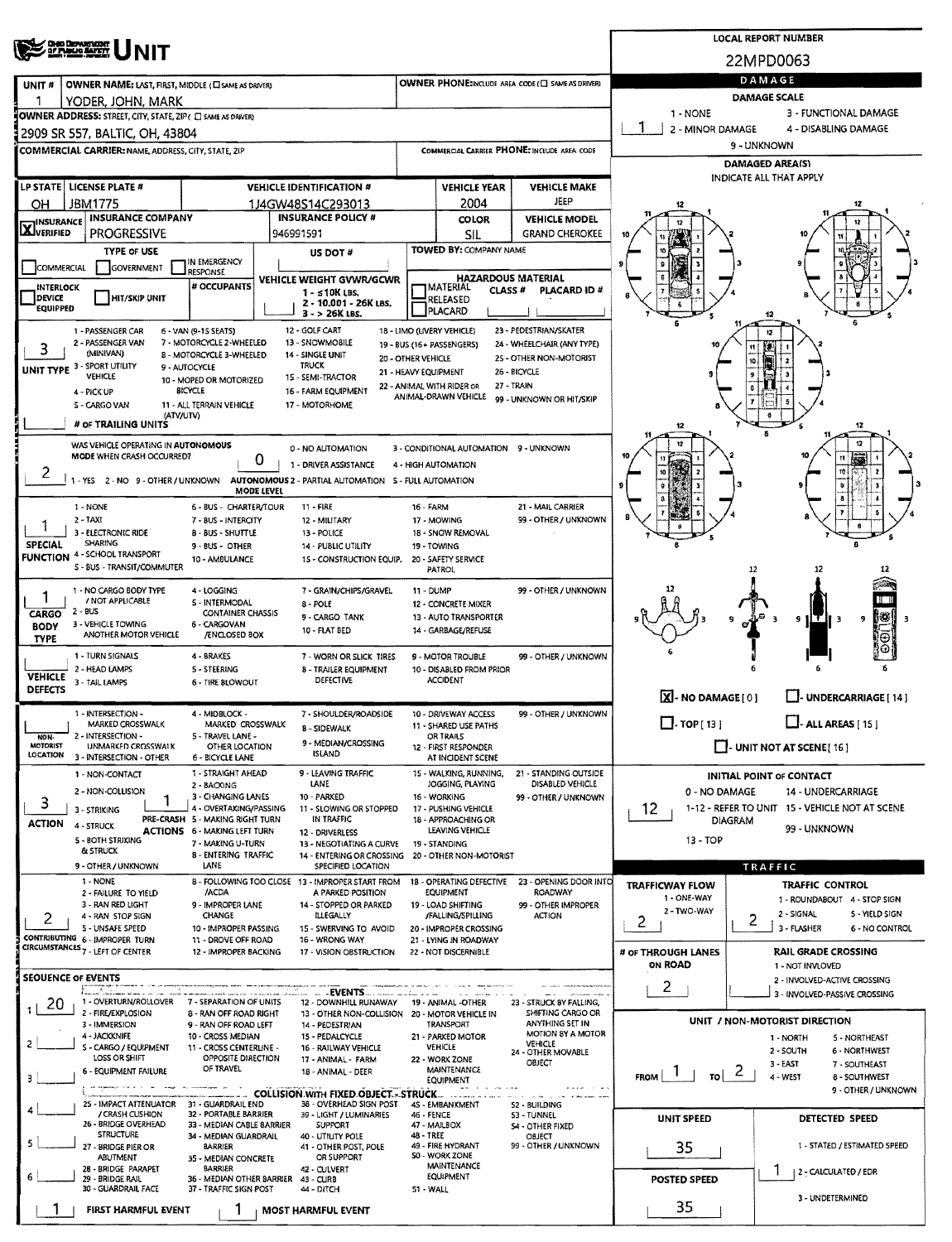|                                                                                                                                                                                           |                                                                                                                                                               |                                                               | <b>LOCAL REPORT NUMBER</b>      |                                                                         |                                            |                                                                 |                                              |                                                                                            |                                                                        |  |  |  |  |  |  |
|-------------------------------------------------------------------------------------------------------------------------------------------------------------------------------------------|---------------------------------------------------------------------------------------------------------------------------------------------------------------|---------------------------------------------------------------|---------------------------------|-------------------------------------------------------------------------|--------------------------------------------|-----------------------------------------------------------------|----------------------------------------------|--------------------------------------------------------------------------------------------|------------------------------------------------------------------------|--|--|--|--|--|--|
|                                                                                                                                                                                           | <b>CHIO DEPARTMENT</b><br>OF PUBLIC BAPKY                                                                                                                     |                                                               | 22MPD0063                       |                                                                         |                                            |                                                                 |                                              |                                                                                            |                                                                        |  |  |  |  |  |  |
| UNIT#                                                                                                                                                                                     | OWNER NAME: LAST, FIRST, MIDDLE (C) SAME AS DRIVERY                                                                                                           |                                                               |                                 | OWNER PHONE:INCLUDE AREA CODE (E) SAME AS DRIVERY                       | DAMAGE                                     |                                                                 |                                              |                                                                                            |                                                                        |  |  |  |  |  |  |
| 2                                                                                                                                                                                         | MURRAY, PEGGY, C                                                                                                                                              |                                                               |                                 |                                                                         |                                            | 330-439-3831                                                    |                                              | DAMAGE SCALE                                                                               |                                                                        |  |  |  |  |  |  |
|                                                                                                                                                                                           | OWNER ADDRESS: STREET, CITY, STATE, ZIP ( C SAME AS DRIVER)                                                                                                   |                                                               |                                 |                                                                         |                                            |                                                                 |                                              | 3 - FUNCTIONAL DAMAGE<br>1 - NONE<br>2                                                     |                                                                        |  |  |  |  |  |  |
|                                                                                                                                                                                           | 8140 SR 514, BIG PRAIRIE, OH, 44611                                                                                                                           |                                                               |                                 |                                                                         |                                            |                                                                 |                                              | 2 - MINOR DAMAGE<br>4 - DISABLING DAMAGE<br>9 - UNKNOWN                                    |                                                                        |  |  |  |  |  |  |
|                                                                                                                                                                                           | COMMERCIAL CARRIER: NAME, ADDRESS, CITY, STATE, ZIP                                                                                                           |                                                               |                                 |                                                                         |                                            |                                                                 | COMMERCIAL CARRIER PHONE: INCLUDE AREA CODE  | DAMAGED AREA(S)                                                                            |                                                                        |  |  |  |  |  |  |
|                                                                                                                                                                                           | LP STATE LICENSE PLATE #                                                                                                                                      |                                                               | <b>VEHICLE IDENTIFICATION #</b> |                                                                         |                                            | <b>VEHICLE YEAR</b>                                             | <b>VEHICLE MAKE</b>                          |                                                                                            | INDICATE ALL THAT APPLY                                                |  |  |  |  |  |  |
| OН                                                                                                                                                                                        | <b>FXL7204</b>                                                                                                                                                |                                                               | 1J4GA69178L600397               |                                                                         |                                            | 2008                                                            | <b>JEEP</b>                                  |                                                                                            |                                                                        |  |  |  |  |  |  |
| <b>INSURANCE</b><br><b>X</b> VERIFIED                                                                                                                                                     | <b>INSURANCE COMPÁNY</b>                                                                                                                                      |                                                               |                                 | <b>INSURANCE POLICY #</b>                                               |                                            | <b>COLOR</b>                                                    | <b>VEHICLE MODEL</b>                         |                                                                                            |                                                                        |  |  |  |  |  |  |
|                                                                                                                                                                                           | ERIE INSURANCE<br><b>TYPE OF USE</b>                                                                                                                          |                                                               | Q047903988                      | US DOT #                                                                |                                            | <b>RED</b><br>TOWED BY: COMPANY NAME                            | WRANGLER                                     |                                                                                            | 10                                                                     |  |  |  |  |  |  |
| COMMERCIAL                                                                                                                                                                                | GOVERNMENT                                                                                                                                                    | IN EMERGENCY<br>RESPONSE                                      |                                 |                                                                         |                                            |                                                                 |                                              |                                                                                            |                                                                        |  |  |  |  |  |  |
| INTERLOCK                                                                                                                                                                                 |                                                                                                                                                               | # OCCUPANTS                                                   |                                 | VEHICLE WEIGHT GVWR/GCWR<br>1 - s 10K LBS.                              |                                            | <b>HAZARDOUS MATERIAL</b><br><b>IMATERIAL</b><br><b>CLASS #</b> | PLACARD ID#                                  |                                                                                            |                                                                        |  |  |  |  |  |  |
| <b>DEVICE</b><br><b>EQUIPPED</b>                                                                                                                                                          | <b>HIT/SKIP UNIT</b>                                                                                                                                          |                                                               |                                 | 2 - 10.001 - 26K LBS.<br>$3 - 26K$ LBS.                                 |                                            | RELEASED<br>PLACARD                                             |                                              |                                                                                            | 12                                                                     |  |  |  |  |  |  |
|                                                                                                                                                                                           | 1 - PASSENGER CAR                                                                                                                                             | 6 - VAN (9-15 SEATS)                                          | 12 - GOLF CART                  |                                                                         |                                            | 18 - LIMO (LIVERY VEHICLE)                                      | 23 - PEDESTRIAN/SKATER                       |                                                                                            | 12                                                                     |  |  |  |  |  |  |
| 3                                                                                                                                                                                         | 2 - PASSENGER VAN<br>(MINIVAN)                                                                                                                                | 7 - MOTORCYCLE 2-WHEELED<br><b>B - MOTORCYCLE 3-WHEELED</b>   |                                 | 13 - SNOWMOBILE<br>14 - SINGLE UNIT                                     |                                            | 19 - BUS (16+ PASSENGERS)                                       | 24 - WHEELCHAIR (ANY TYPE)                   |                                                                                            |                                                                        |  |  |  |  |  |  |
|                                                                                                                                                                                           | UNIT TYPE 3 - SPORT UTILITY<br>VEHICLE                                                                                                                        | 9 - AUTOCYCLE                                                 | <b>TRUCK</b>                    | 15 - SEMI-TRACTOR                                                       | 20 - OTHER VEHICLE<br>21 - HEAVY EQUIPMENT |                                                                 | 25 - OTHER NON-MOTORIST<br>26 - BICYCLE      |                                                                                            |                                                                        |  |  |  |  |  |  |
|                                                                                                                                                                                           | 4 - PICK UP                                                                                                                                                   | 10 - MOPED OR MOTORIZED<br>BICYCLE                            |                                 | 16 - FARM EQUIPMENT                                                     |                                            | 22 - ANIMAL WITH RIDER OR<br>ANIMAL-DRAWN VEHICLE               | 27 - TRAIN                                   |                                                                                            |                                                                        |  |  |  |  |  |  |
|                                                                                                                                                                                           | S - CARGO VAN<br>(ATV/UTV)                                                                                                                                    | 11 - ALL TERRAIN VEHICLE                                      |                                 | 17 - MOTORHOME                                                          |                                            |                                                                 | 99 - UNKNOWN OR HIT/SKIP                     |                                                                                            |                                                                        |  |  |  |  |  |  |
|                                                                                                                                                                                           | # OF TRAILING UNITS                                                                                                                                           |                                                               |                                 |                                                                         |                                            |                                                                 |                                              |                                                                                            |                                                                        |  |  |  |  |  |  |
|                                                                                                                                                                                           | WAS VEHICLE OPERATING IN AUTONOMOUS<br>MODE WHEN CRASH OCCURRED?                                                                                              |                                                               | 0                               | 0 - NO AUTOMATION                                                       |                                            | 3 - CONDITIONAL AUTOMATION 9 - UNKNOWN                          |                                              |                                                                                            |                                                                        |  |  |  |  |  |  |
| z                                                                                                                                                                                         | 1 - YES 2 - NO 9 - OTHER / UNKNOWN AUTONOMOUS 2 - PARTIAL AUTOMATION 5 - FULL AUTOMATION                                                                      |                                                               |                                 | 1 - DRIVER ASSISTANCE                                                   |                                            | 4 - HIGH AUTOMATION                                             |                                              |                                                                                            |                                                                        |  |  |  |  |  |  |
|                                                                                                                                                                                           |                                                                                                                                                               |                                                               | MODE LEVEL                      |                                                                         |                                            |                                                                 |                                              |                                                                                            |                                                                        |  |  |  |  |  |  |
|                                                                                                                                                                                           | 1 - NONE<br>$2 - 1AXI$                                                                                                                                        | 6 - BUS - CHARTER/TOUR<br>7 - BUS - INTERCITY                 |                                 | 11 - FIRE<br>12 - MILITARY                                              | 16 - FARM                                  | 17 - MOWING                                                     | 21 - MAIL CARRIER<br>99 - OTHER / UNKNOWN    |                                                                                            |                                                                        |  |  |  |  |  |  |
|                                                                                                                                                                                           | 3 - ELECTRONIC RIDE                                                                                                                                           | 8 - BUS - SHUTTLE                                             |                                 | 13 - POLICE                                                             |                                            | 18 - SNOW REMOVAL                                               |                                              |                                                                                            |                                                                        |  |  |  |  |  |  |
| <b>SPECIAL</b><br><b>FUNCTION</b>                                                                                                                                                         | SHARING<br>9 - BUS - OTHER<br>14 - PUBLIC UTILITY<br>19 - TOWING<br>4 - SCHOOL TRANSPORT<br>10 - AMBULANCE<br>15 - CONSTRUCTION EQUIP.<br>20 - SAFETY SERVICE |                                                               |                                 |                                                                         |                                            |                                                                 |                                              |                                                                                            |                                                                        |  |  |  |  |  |  |
|                                                                                                                                                                                           | 5 - BUS - TRANSIT/COMMUTER                                                                                                                                    |                                                               |                                 |                                                                         |                                            | PATROL                                                          |                                              |                                                                                            | 12<br>12<br>12                                                         |  |  |  |  |  |  |
| ٦                                                                                                                                                                                         | 1 - NO CARGO BODY TYPE<br>4 - LOGGING<br>7 - GRAIN/CHIPS/GRAVEL<br>/ NOT APPLICABLE                                                                           |                                                               |                                 |                                                                         |                                            |                                                                 | 99 - OTHER / UNKNOWN                         |                                                                                            | H                                                                      |  |  |  |  |  |  |
| <b>CARGO</b>                                                                                                                                                                              | 5 - INTERMODAL<br>8 - POLE<br>$2 - BUS$<br><b>CONTAINER CHASSIS</b><br>9 - CARGO TANK<br>6 - CARGOVAN                                                         |                                                               |                                 |                                                                         |                                            | 12 - CONCRETE MIXER<br>13 - AUTO TRANSPORTER                    |                                              | 鑴<br>9H<br>9<br>- 3                                                                        |                                                                        |  |  |  |  |  |  |
| <b>BODY</b><br><b>TYPE</b>                                                                                                                                                                | 3 - VEHICLE TOWING<br>ANOTHER MOTOR VEHICLE                                                                                                                   | /ENCLOSED BOX                                                 | 10 - FLAT BED                   |                                                                         | 14 - GARBAGE/REFUSE                        |                                                                 |                                              | Θ                                                                                          |                                                                        |  |  |  |  |  |  |
|                                                                                                                                                                                           | 1 - TURN SIGNALS                                                                                                                                              |                                                               | 7 - WORN OR SLICK TIRES         |                                                                         | 9 - MOTOR TROUBLE                          | 99 - OTHER / UNKNOWN                                            |                                              |                                                                                            |                                                                        |  |  |  |  |  |  |
| 2 - HEAD LAMPS<br>S - STEERING<br><b>B - TRAILER EQUIPMENT</b><br>10 - DISABLED FROM PRIOR<br><b>VEHICLE</b><br>DEFECTIVE<br><b>ACCIDENT</b><br>3 - TAIL LAMPS<br><b>6 - TIRE BLOWOUT</b> |                                                                                                                                                               |                                                               |                                 |                                                                         |                                            |                                                                 |                                              |                                                                                            |                                                                        |  |  |  |  |  |  |
| <b>DEFECTS</b>                                                                                                                                                                            |                                                                                                                                                               |                                                               |                                 |                                                                         |                                            |                                                                 |                                              | $\Box$ - NO DAMAGE $[0]$                                                                   | U-UNDERCARRIAGE [ 14 ]                                                 |  |  |  |  |  |  |
|                                                                                                                                                                                           | 1 - INTERSECTION -<br>4 - MIDBLOCK -<br>7 - SHOULDER/ROADSIDE<br>MARKED CROSSWALK<br>MARKED CROSSWALK                                                         |                                                               |                                 |                                                                         |                                            | 10 - DRIVEWAY ACCESS<br>11 - SHARED USE PATHS                   | 99 - OTHER / UNKNOWN                         | $\Box$ TOP [ 13 ]                                                                          | $\Box$ - ALL AREAS [ 15 ]                                              |  |  |  |  |  |  |
| NON-<br><b>MOTORIST</b>                                                                                                                                                                   | 2 - INTERSECTION -<br>UNMARKED CROSSWALK                                                                                                                      | 5 - TRAVEL LANE -<br>OTHER LOCATION                           |                                 | 8 - SIDEWALK<br>9 - MEDIAN/CROSSING                                     |                                            | OR TRAILS<br>12 - FIRST RESPONDER                               |                                              | $\Box$ - UNIT NOT AT SCENE [ 16 ]                                                          |                                                                        |  |  |  |  |  |  |
| LOCATION                                                                                                                                                                                  | 3 - INTERSECTION - OTHER                                                                                                                                      | <b>6 - BICYCLE LANE</b>                                       |                                 | <b>ISLAND</b>                                                           |                                            | AT INCIDENT SCENE                                               |                                              |                                                                                            |                                                                        |  |  |  |  |  |  |
|                                                                                                                                                                                           | 1 - NON-CONTACT                                                                                                                                               | 1 - STRAIGHT AHEAD<br>2 - BACKING                             |                                 | 9 - LEAVING TRAFFIC<br>LANE                                             |                                            | 15 - WALKING, RUNNING,<br>JOGGING, PLAYING                      | 21 - STANDING OUTSIDE<br>DISABLED VEHICLE    | INITIAL POINT OF CONTACT                                                                   |                                                                        |  |  |  |  |  |  |
| 4                                                                                                                                                                                         | 2 - NON-COLLISION<br>3 - STRIKING                                                                                                                             | 3 - CHANGING LANES<br>4 - OVERTAKING/PASSING                  |                                 | 10 - PARKED<br>11 - SLOWING OR STOPPED                                  |                                            | 16 - WORKING<br>17 - PUSHING VEHICLE                            | 99 - OTHER / UNKNOWN                         | 0 - NO DAMAGE<br>14 - UNDERCARRIAGE<br>1-12 - REFER TO UNIT 15 - VEHICLE NOT AT SCENE<br>3 |                                                                        |  |  |  |  |  |  |
| <b>ACTION</b>                                                                                                                                                                             | 4 - STRUCK<br><b>ACTIONS</b>                                                                                                                                  | PRE-CRASH S - MAKING RIGHT TURN<br>6 - MAKING LEFT TURN       |                                 | IN TRAFFIC                                                              |                                            | 18 - APPROACHING OR<br>LEAVING VEHICLE                          |                                              | <b>DIAGRAM</b><br>99 - UNKNOWN                                                             |                                                                        |  |  |  |  |  |  |
|                                                                                                                                                                                           | S - BOTH STRIKING<br>& STRUCK                                                                                                                                 | 7 - MAKING U-TURN                                             |                                 | 12 - DRIVERLESS<br>13 - NEGOTIATING A CURVE                             |                                            | 19 - STANDING                                                   |                                              | 13 - TOP                                                                                   |                                                                        |  |  |  |  |  |  |
|                                                                                                                                                                                           | 9 - OTHER / UNKNOWN                                                                                                                                           | 8 - ENTERING TRAFFIC<br>LANE                                  |                                 | 14 - ENTERING OR CROSSING 20 - OTHER NON-MOTORIST<br>SPECIFIED LOCATION |                                            |                                                                 |                                              | <b>TRAFFIC</b>                                                                             |                                                                        |  |  |  |  |  |  |
|                                                                                                                                                                                           | 1 - NONE<br>2 - FAILURE TO YIELD                                                                                                                              | /ACDA                                                         |                                 | 8 - FOLLOWING TOO CLOSE 13 - IMPROPER START FROM<br>A PARKED POSITION   |                                            | 18 - OPERATING DEFECTIVE<br>EQUIPMENT                           | 23 - OPENING DOOR INTO<br>ROADWAY            | <b>TRAFFICWAY FLOW</b>                                                                     | <b>TRAFFIC CONTROL</b>                                                 |  |  |  |  |  |  |
|                                                                                                                                                                                           | 3 - RAN RED UGHT                                                                                                                                              | 9 - IMPROPER LANE                                             |                                 | 14 - STOPPED OR PARKED                                                  |                                            | 19 - LOAD SHIFTING                                              | 99 - OTHER IMPROPER                          | 1 - ONE-WAY<br>2 - TWO-WAY                                                                 | 1 - ROUNDABOUT 4 - STOP SIGN<br>2 - SIGNAL<br>5 - YIELD SIGN           |  |  |  |  |  |  |
|                                                                                                                                                                                           | 4 - RAN STOP SIGN<br>5 - UNSAFE SPEED                                                                                                                         | CHANGE<br>10 - IMPROPER PASSING                               |                                 | ILLEGALLY<br>15 - SWERVING TO AVOID                                     |                                            | /FALLING/SPILLING<br>20 - IMPROPER CROSSING                     | <b>ACTION</b>                                | 2                                                                                          | $\overline{z}$<br>3 - FLASHER<br>6 - NO CONTROL                        |  |  |  |  |  |  |
|                                                                                                                                                                                           | CONTRIBUTING 6 - IMPROPER TURN<br>CIRCUMSTANCES 7 - LEFT OF CENTER                                                                                            | 11 - DROVE OFF ROAD<br>12 - IMPROPER BACKING                  |                                 | 16 - WRONG WAY<br>17 - VISION OBSTRUCTION                               |                                            | 21 - LYING IN ROADWAY<br>22 - NOT DISCERNIBLE                   |                                              | # OF THROUGH LANES                                                                         | <b>RAIL GRADE CROSSING</b>                                             |  |  |  |  |  |  |
|                                                                                                                                                                                           |                                                                                                                                                               |                                                               |                                 |                                                                         |                                            |                                                                 |                                              | ON ROAD                                                                                    | 1 - NOT INVLOVED                                                       |  |  |  |  |  |  |
| <b>SEOUENCE OF EVENTS</b>                                                                                                                                                                 |                                                                                                                                                               |                                                               |                                 | EVENTS.                                                                 |                                            |                                                                 |                                              | $\mathbf{2}$                                                                               | 2 - INVOLVED-ACTIVE CROSSING<br>3 - INVOLVED-PASSIVE CROSSING          |  |  |  |  |  |  |
| 20                                                                                                                                                                                        | 1 - OVERTURN/ROLLOVER<br>2 - FIRE/EXPLOSION                                                                                                                   | 7 - SEPARATION OF UNITS<br>8 - RAN OFF ROAD RIGHT             |                                 | 12 - DOWNHILL RUNAWAY<br>13 - OTHER NON-COLLISION 20 - MOTOR VEHICLE IN |                                            | 19 - ANIMAL -OTHER                                              | 23 - STRUCK BY FALLING,<br>SHIFTING CARGO OR |                                                                                            |                                                                        |  |  |  |  |  |  |
|                                                                                                                                                                                           | 3 - IMMERSION<br>4 - JACKKNIFE                                                                                                                                | 9 - RAN OFF ROAD LEFT<br>10 - CROSS MEDIAN                    |                                 | 14 - PEDESTRIAN                                                         |                                            | TRANSPORT                                                       | ANYTHING SET IN<br><b>MOTION BY A MOTOR</b>  |                                                                                            | UNIT / NON-MOTORIST DIRECTION                                          |  |  |  |  |  |  |
|                                                                                                                                                                                           | 5 - CARGO / EQUIPMENT                                                                                                                                         | 11 - CROSS CENTERLINE -                                       |                                 | 15 - PEDALCYCLE<br>16 - RAILWAY VEHICLE                                 |                                            | 21 - PARKED MOTOR<br>VEHICLE                                    | VEHICLE<br>24 - OTHER MOVABLE                |                                                                                            | 1 - NORTH<br><b>5 - NORTHEAST</b><br>2 - SOUTH<br><b>6 - NORTHWEST</b> |  |  |  |  |  |  |
|                                                                                                                                                                                           | LOSS OR SHIFT<br>6 - EQUIPMENT FAILURE                                                                                                                        | OPPOSITE DIRECTION<br>OF TRAVEL                               |                                 | 17 - ANIMAL - FARM<br>18 - ANIMAL - DEER                                |                                            | 22 - WORK ZONE<br>MAINTENANCE                                   | OBJECT                                       | $FROM$ 3<br>τoΙ                                                                            | 3 - EAST<br>7 - SOUTHEAST<br>-4                                        |  |  |  |  |  |  |
| 3                                                                                                                                                                                         |                                                                                                                                                               |                                                               |                                 | <b>COLLISION WITH FIXED OBJECT - STRUCK</b>                             |                                            | EQUIPMENT                                                       | .                                            |                                                                                            | 4 - WEST<br>8 - SOUTHWEST<br>9 - OTHER / UNKNOWN                       |  |  |  |  |  |  |
|                                                                                                                                                                                           | 25 - IMPACT ATTENUATOR<br>/ CRASH CUSHION                                                                                                                     | 31 - GUARDRAIL END<br>32 - PORTABLE BARRIER                   |                                 | 38 - OVERHEAD SIGN POST<br>39 - LIGHT / LUMINARIES                      | 46 - FENCE                                 | 45 - EMBANKMENT                                                 | 52 - BUILDING<br>53 - TUNNEL                 |                                                                                            |                                                                        |  |  |  |  |  |  |
|                                                                                                                                                                                           | 26 - BRIDGE OVERHEAD<br><b>STRUCTURE</b>                                                                                                                      | 33 - MEDIAN CABLE BARRIER<br>34 - MEDIAN GUARDRAIL            |                                 | <b>SUPPORT</b><br>40 - UTILITY POLE                                     | 48 - TREE                                  | 47 - MAILBOX                                                    | <b>S4 - OTHER FIXED</b><br>OBJECT            | UNIT SPEED                                                                                 | DETECTED SPEED                                                         |  |  |  |  |  |  |
| 5                                                                                                                                                                                         | 27 - BRIDGE PIER OR<br>ABUIMENT                                                                                                                               | <b>BARRIER</b>                                                |                                 | 41 - OTHER POST, POLE<br>OR SUPPORT                                     |                                            | 49 - FIRE HYDRANT<br>50 - WORK ZONE                             | 99 - OTHER / UNKNOWN                         | 15                                                                                         | 1 - STATED / ESTIMATED SPEED                                           |  |  |  |  |  |  |
|                                                                                                                                                                                           | 28 - BRIDGE PARAPET                                                                                                                                           | 35 - MEDIAN CONCRETE<br><b>BARRIER</b>                        |                                 | 42 - CULVERT                                                            |                                            | MAINTENANCE<br>EQUIPMENT                                        |                                              |                                                                                            | 2 - CALCULATED / EDR                                                   |  |  |  |  |  |  |
|                                                                                                                                                                                           | 29 - BRIDGE RAIL<br>30 - GUARDRAIL FACE                                                                                                                       | 36 - MEDIAN OTHER BARRIER 43 - CURB<br>37 - TRAFFIC SIGN POST |                                 | 44 - DITCH                                                              | S1 - WALL                                  |                                                                 |                                              | <b>POSTED SPEED</b>                                                                        | 3 - UNDETERMINED                                                       |  |  |  |  |  |  |
|                                                                                                                                                                                           | FIRST HARMFUL EVENT                                                                                                                                           |                                                               |                                 | MOST HARMFUL EVENT                                                      |                                            |                                                                 |                                              | 35                                                                                         |                                                                        |  |  |  |  |  |  |

i,